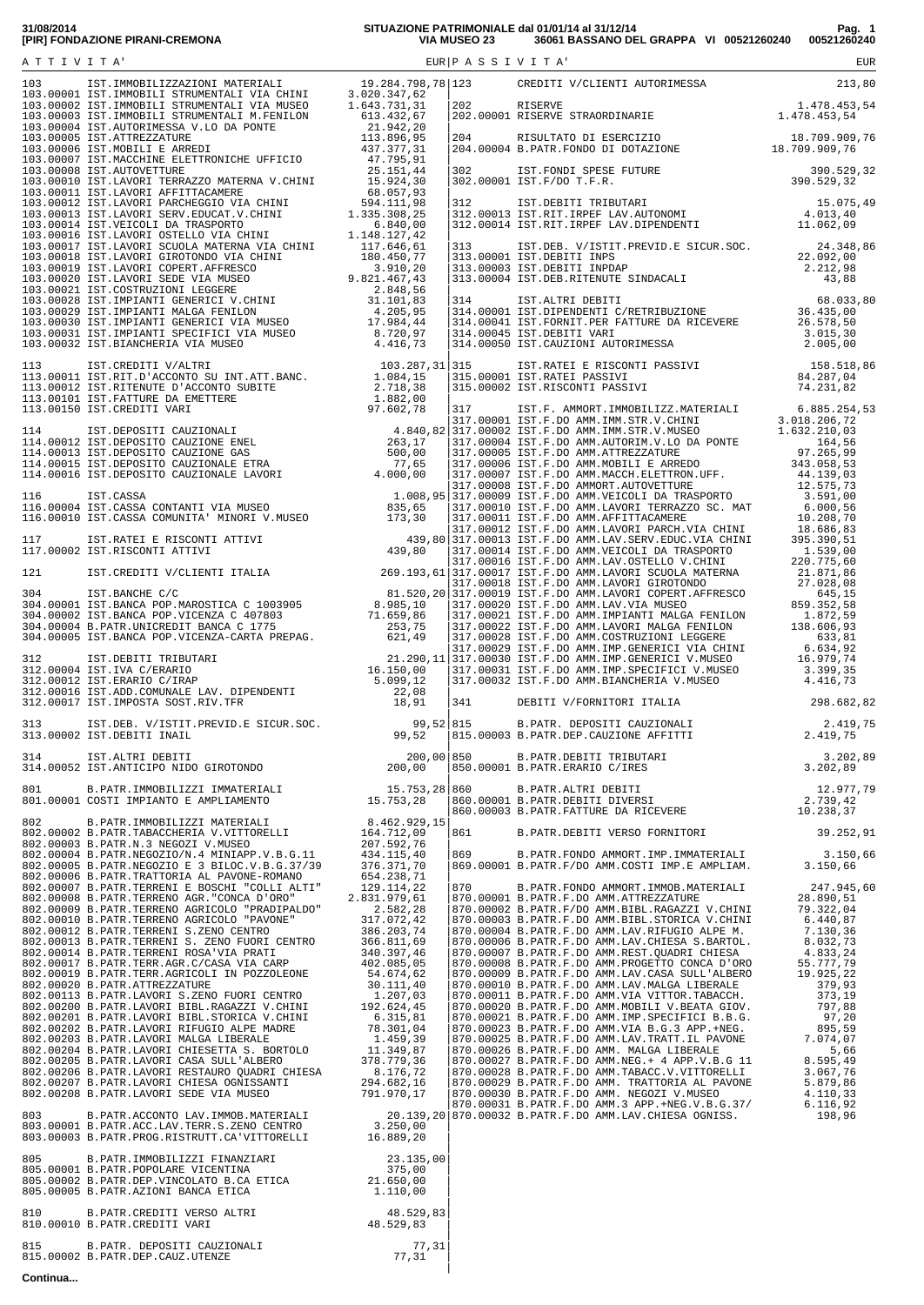| 31/08/2014<br>[PIR] FONDAZIONE PIRANI-CREMONA                                                               | SITUAZIONE PATRIMONIALE dal 01/01/14 al 31/12/14<br><b>VIA MUSEO 23</b> | 36061 BASSANO DEL GRAPPA VI 00521260240 |  | Pag. 2<br>00521260240 |
|-------------------------------------------------------------------------------------------------------------|-------------------------------------------------------------------------|-----------------------------------------|--|-----------------------|
| 825<br>B. PATR. RATEI RISCONTI ATTIVI<br>825.00002 B.PATR.RISCONTI ATTIVI                                   | 334,65<br>334,65                                                        |                                         |  |                       |
| 845<br>B. PATR. BANCHE<br>845.00005 B.PATR.BANCA POPOLARE ETICA SOC.COOP<br>845.00006 B.PATR.BANCA PROSSIMA | 852,16<br>155,61<br>696,55                                              |                                         |  |                       |
| Totale ATTIVITA'                                                                                            | 28.338.429,68 Totale PASSIVITA'                                         |                                         |  | 28.337.970,38         |
|                                                                                                             | Utile                                                                   | d' esercizio                            |  | 459,30                |
|                                                                                                             | Totale a pareggio                                                       |                                         |  | 28.338.429,68         |

**Continua...**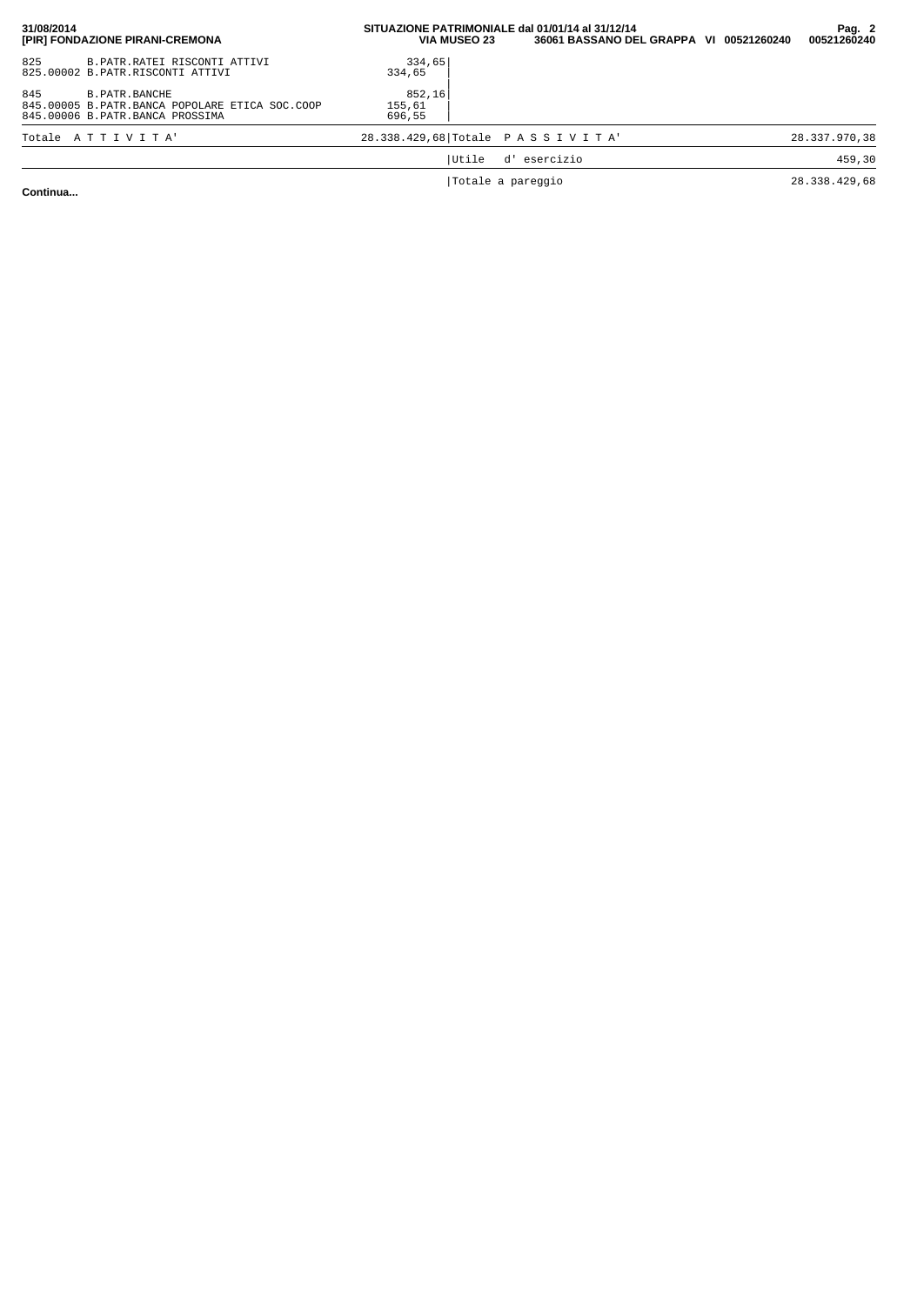|  |  | 905.00012 B.PAIR.PROVENTI FINANZIARI 935,57<br>915.00001 B.PATR.INT.ATT.LORDI C/C BANCHE 915.00006 B.PATR.INT.ATT.LORDI TIT.B.CA ETICA 550,00<br>915.00006 B.PATR.INT.ATT.LORDI TIT.B.CA ETICA 550,00<br>915.00007 B.PATR.INT.ATT.LORDI |  |
|--|--|-----------------------------------------------------------------------------------------------------------------------------------------------------------------------------------------------------------------------------------------|--|
|  |  |                                                                                                                                                                                                                                         |  |
|  |  |                                                                                                                                                                                                                                         |  |
|  |  |                                                                                                                                                                                                                                         |  |
|  |  |                                                                                                                                                                                                                                         |  |
|  |  |                                                                                                                                                                                                                                         |  |